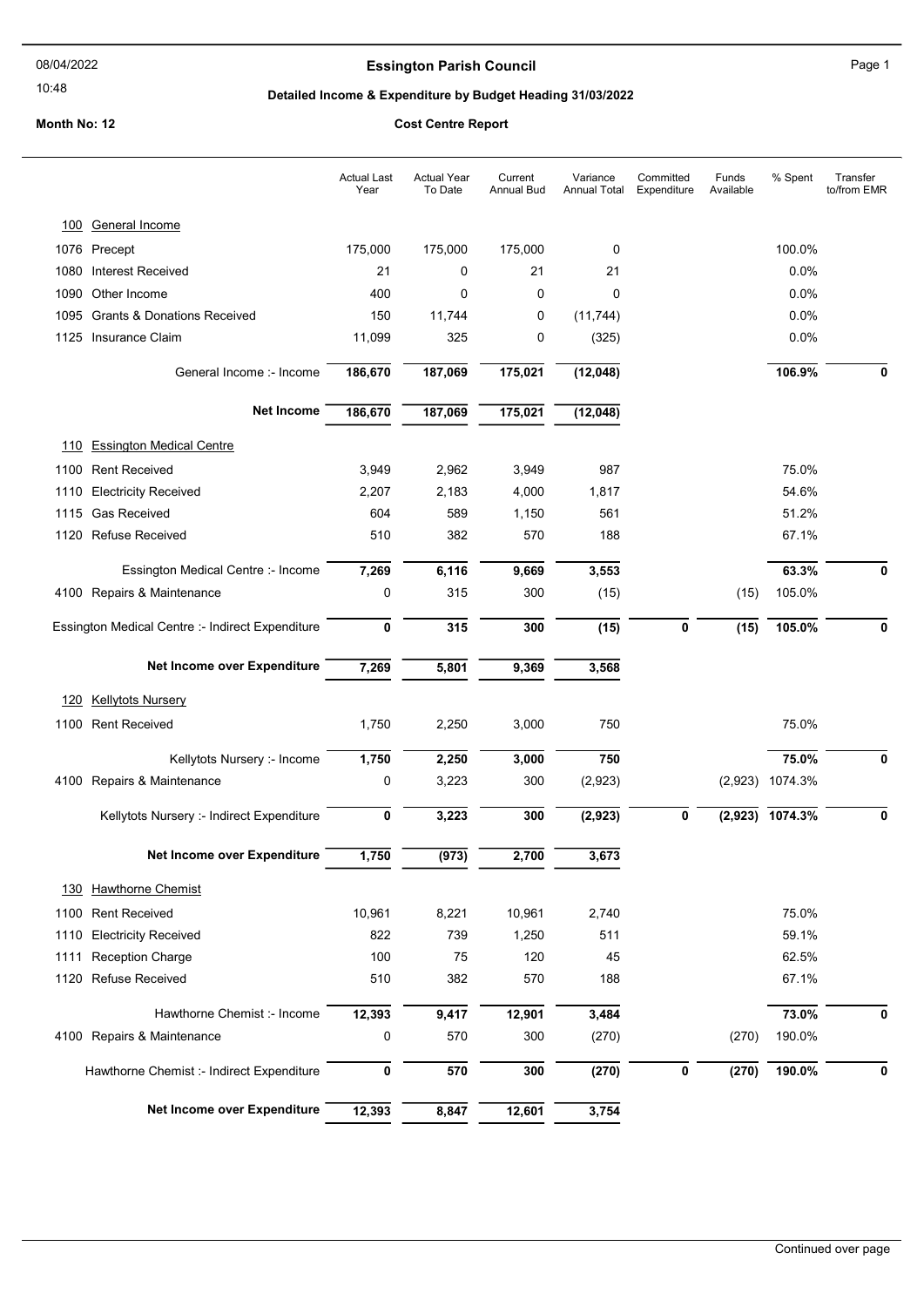## 08/04/2022

## 10:48

# Essington Parish Council **Essington Parish Council**

# Detailed Income & Expenditure by Budget Heading 31/03/2022

|      |                                             | <b>Actual Last</b><br>Year | <b>Actual Year</b><br>To Date | Current<br>Annual Bud | Variance<br>Annual Total | Committed<br>Expenditure | Funds<br>Available | % Spent | Transfer<br>to/from EMR |
|------|---------------------------------------------|----------------------------|-------------------------------|-----------------------|--------------------------|--------------------------|--------------------|---------|-------------------------|
|      | 140 1911 Café                               |                            |                               |                       |                          |                          |                    |         |                         |
| 1100 | <b>Rent Received</b>                        | 3,400                      | 8,111                         | 12,000                | 3,889                    |                          |                    | 67.6%   |                         |
|      | 1911 Café :- Income                         | 3,400                      | 8,111                         | 12,000                | 3,889                    |                          |                    | 67.6%   |                         |
|      | 4100 Repairs & Maintenance                  | 0                          | 1,990                         | 0                     | (1,990)                  |                          | (1,990)            | 0.0%    |                         |
|      | 1911 Café :- Indirect Expenditure           | 0                          | 1,990                         | 0                     | (1,990)                  | 0                        | (1,990)            |         | 0                       |
|      |                                             |                            |                               |                       |                          |                          |                    |         |                         |
|      | Net Income over Expenditure                 | 3,400                      | 6,121                         | 12,000                | 5,879                    |                          |                    |         |                         |
| 150  | <b>Esthers Wardrobe</b>                     |                            |                               |                       |                          |                          |                    |         |                         |
| 1100 | <b>Rent Received</b>                        | 0                          | 1,115                         | 1,800                 | 685                      |                          |                    | 61.9%   |                         |
|      | Esthers Wardrobe :- Income                  | 0                          | 1,115                         | 1,800                 | 685                      |                          |                    | 61.9%   | 0                       |
|      | 4100 Repairs & Maintenance                  | 0                          | 1,165                         | 0                     | (1, 165)                 |                          | (1, 165)           | 0.0%    |                         |
|      | Esthers Wardrobe :- Indirect Expenditure    | 0                          | 1,165                         | 0                     | (1, 165)                 | 0                        | (1, 165)           |         | $\bf{0}$                |
|      |                                             |                            |                               |                       |                          |                          |                    |         |                         |
|      | Net Income over Expenditure                 | 0                          | (50)                          | 1,800                 | 1,850                    |                          |                    |         |                         |
| 160  | <b>Walsall FC</b>                           |                            |                               |                       |                          |                          |                    |         |                         |
| 1100 | <b>Rent Received</b>                        | 9,015                      | 9,015                         | 9,015                 | 0                        |                          |                    | 100.0%  |                         |
|      | Walsall FC :- Income                        | 9,015                      | 9,015                         | 9,015                 | 0                        |                          |                    | 100.0%  |                         |
|      | 4100 Repairs & Maintenance                  | 0                          | 0                             | 300                   | 300                      |                          | 300                | 0.0%    |                         |
|      | Walsall FC :- Indirect Expenditure          | 0                          | $\mathbf 0$                   | 300                   | 300                      | $\mathbf 0$              | 300                | 0.0%    | U                       |
|      | Net Income over Expenditure                 | 9,015                      | 9,015                         | 8,715                 | (300)                    |                          |                    |         |                         |
|      |                                             |                            |                               |                       |                          |                          |                    |         |                         |
| 170  | <b>Wyrley Juniors</b>                       |                            |                               |                       |                          |                          |                    |         |                         |
|      | 1100 Rent Received                          | 0                          | 1,164                         | 1,164                 | 0                        |                          |                    | 100.0%  |                         |
|      | 1110 Electricity Received                   | 4,921                      | 6,265                         | 10,200                | 3,935                    |                          |                    | 61.4%   |                         |
|      | Wyrley Juniors :- Income                    | 4,921                      | 7,429                         | 11,364                | 3,935                    |                          |                    | 65.4%   | 0                       |
|      | 4100 Repairs & Maintenance                  | 0                          | 995                           | 300                   | (695)                    |                          | (695)              | 331.7%  |                         |
|      | Wyrley Juniors :- Indirect Expenditure      | 0                          | 995                           | 300                   | (695)                    | $\pmb{0}$                | (695)              | 331.7%  | 0                       |
|      | Net Income over Expenditure                 | 4,921                      | 6,434                         | 11,064                | 4,630                    |                          |                    |         |                         |
|      | 180 Teddy Bears Nursery                     |                            |                               |                       |                          |                          |                    |         |                         |
| 1100 | <b>Rent Received</b>                        | 4,344                      | 3,258                         | 4,344                 | 1,086                    |                          |                    | 75.0%   |                         |
|      | 1110 Electricity Received                   | 4,097                      | 3,297                         | 4,780                 | 1,483                    |                          |                    | 69.0%   |                         |
|      | Teddy Bears Nursery :- Income               | 8,441                      | 6,555                         | 9,124                 | 2,569                    |                          |                    | 71.8%   | 0                       |
|      | 4100 Repairs & Maintenance                  | 0                          | 0                             | 300                   | 300                      |                          | 300                | 0.0%    |                         |
|      | Teddy Bears Nursery :- Indirect Expenditure | 0                          | 0                             | 300                   | 300                      | 0                        | 300                | 0.0%    | 0                       |
|      |                                             |                            |                               |                       |                          |                          |                    |         |                         |
|      | Net Income over Expenditure                 | 8,441                      | 6,555                         | 8,824                 | 2,269                    |                          |                    |         |                         |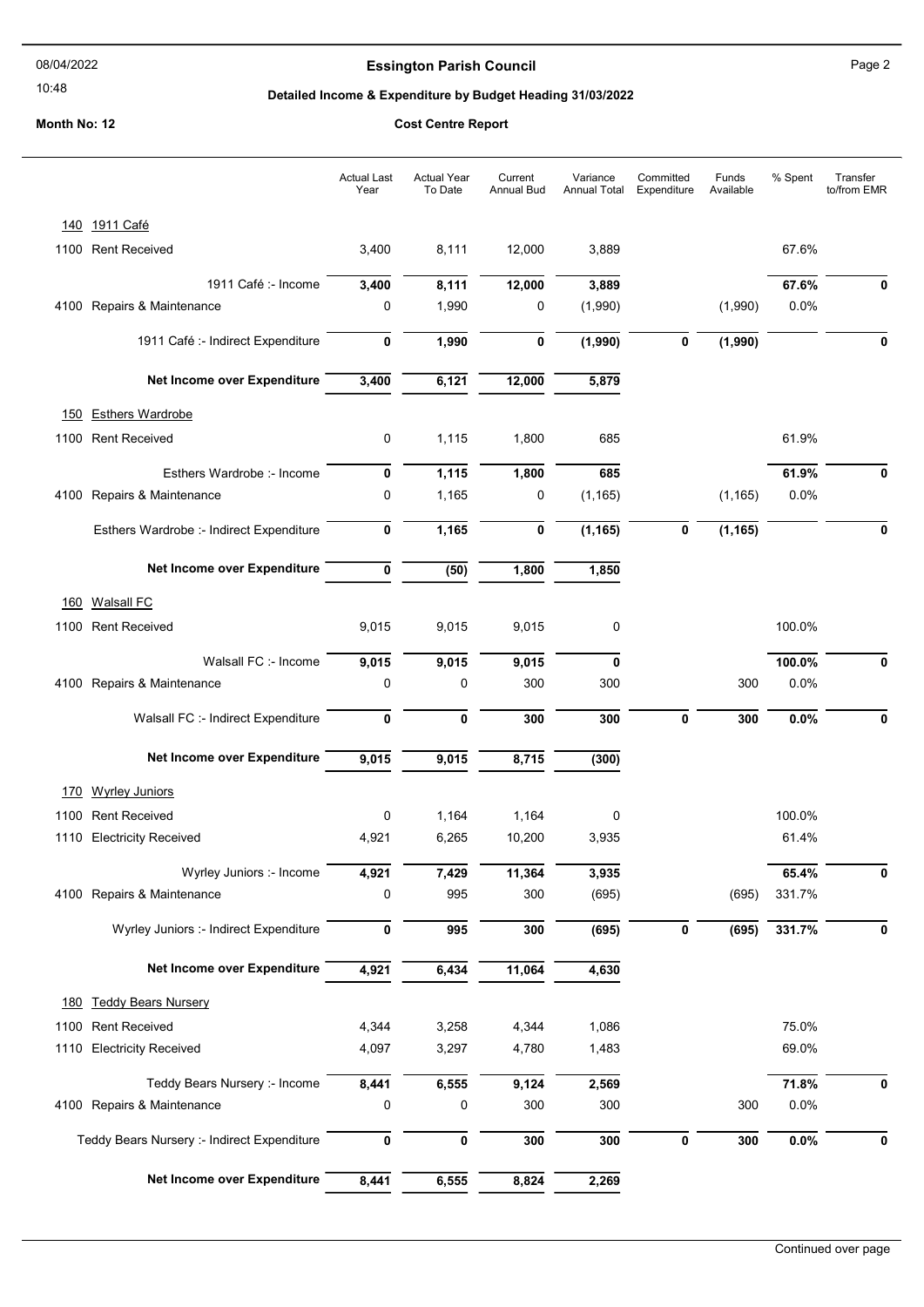### 10:48

# Essington Parish Council **Essington Parish Council**

# Detailed Income & Expenditure by Budget Heading 31/03/2022

|      |                                                    | <b>Actual Last</b><br>Year | <b>Actual Year</b><br>To Date | Current<br><b>Annual Bud</b> | Variance<br>Annual Total | Committed<br>Expenditure | Funds<br>Available | % Spent | Transfer<br>to/from EMR |
|------|----------------------------------------------------|----------------------------|-------------------------------|------------------------------|--------------------------|--------------------------|--------------------|---------|-------------------------|
| 190  | <b>Essington Rugby Club</b>                        |                            |                               |                              |                          |                          |                    |         |                         |
|      | 1100 Rent Received                                 | 233                        | 0                             | 0                            | 0                        |                          |                    | 0.0%    |                         |
|      | Essington Rugby Club :- Income                     | 233                        | 0                             | $\mathbf 0$                  | 0                        |                          |                    |         | 0                       |
|      | 4100 Repairs & Maintenance                         | 0                          | 0                             | 300                          | 300                      |                          | 300                | 0.0%    |                         |
|      | Essington Rugby Club :- Indirect Expenditure       | $\mathbf 0$                | $\mathbf 0$                   | 300                          | 300                      | 0                        | 300                |         | 0                       |
|      | Net Income over Expenditure                        | 233                        | 0                             | (300)                        | (300)                    |                          |                    |         |                         |
| 200  | <b>Essington Community Centre</b>                  |                            |                               |                              |                          |                          |                    |         |                         |
| 1200 | <b>Hall Hires</b>                                  | (80)                       | 809                           | 5,000                        | 4,191                    |                          |                    | 16.2%   |                         |
| 1300 | Income                                             | 0                          | 180                           | 0                            | (180)                    |                          |                    | 0.0%    |                         |
|      | Essington Community Centre :- Income               | (80)                       | 989                           | 5,000                        | 4,011                    |                          |                    | 19.8%   | 0                       |
|      | 4100 Repairs & Maintenance                         | 11,112                     | 13,034                        | 10,000                       | (3,034)                  |                          | (3,034)            | 130.3%  |                         |
| 4205 | <b>Electricity Paid</b>                            | 13,436                     | 9,926                         | 12,000                       | 2,074                    |                          | 2,074              | 82.7%   |                         |
| 4210 | Gas Paid                                           | 7,917                      | 8,158                         | 5,000                        | (3, 158)                 |                          | (3, 158)           | 163.2%  |                         |
| 4215 | <b>Water Paid</b>                                  | 3,447                      | 2,790                         | 3,500                        | 710                      |                          | 710                | 79.7%   |                         |
| 4220 | <b>Refuse Paid</b>                                 | 3,512                      | 3,761                         | 3,500                        | (261)                    |                          | (261)              | 107.4%  |                         |
| 4225 | <b>Business Rates</b>                              | 3,792                      | 3,792                         | 9,500                        | 5,708                    |                          | 5,708              | 39.9%   |                         |
| 4230 | Cleaning materials                                 | 855                        | 691                           | 1,200                        | 509                      |                          | 509                | 57.6%   |                         |
| 4235 | <b>Hygiene Services</b>                            | 535                        | 303                           | 480                          | 177                      |                          | 177                | 63.2%   |                         |
| 4240 | Telephone/Broadband                                | 1,192                      | 1,023                         | 1,680                        | 657                      |                          | 657                | 60.9%   |                         |
| 4245 | Capital Investment                                 | 16,024                     | 30,530                        | 44,976                       | 14,446                   |                          | 14,446             | 67.9%   |                         |
|      | 4250 Grounds Maintenance                           | 5,368                      | 224                           | 720                          | 496                      |                          | 496                | 31.1%   |                         |
|      | Essington Community Centre :- Indirect Expenditure | 67,190                     | 74,231                        | 92,556                       | 18,325                   | 0                        | 18,325             | 80.2%   | 0                       |
|      | Net Income over Expenditure                        | (67, 270)                  | (73, 242)                     | (87, 556)                    | (14, 314)                |                          |                    |         |                         |
| 6000 | plus Transfer from EMR                             | (29, 976)                  | 0                             |                              |                          |                          |                    |         |                         |
|      | Movement to/(from) Gen Reserve                     | (97, 246)                  | (73, 242)                     |                              |                          |                          |                    |         |                         |
|      | 210 Administration                                 |                            |                               |                              |                          |                          |                    |         |                         |
|      | 1900 VAT Provision Previous Years                  | 16,092                     | 2,510                         | $\pmb{0}$                    | (2, 510)                 |                          |                    | 0.0%    |                         |
|      | Administration :- Income                           | 16,092                     | 2,510                         | 0                            | (2, 510)                 |                          |                    |         | 0                       |
| 4000 | <b>Staff Salaries</b>                              | 29,391                     | 35,326                        | 45,000                       | 9,674                    |                          | 9,674              | 78.5%   |                         |
|      | 4020 PAYE & NIC                                    | 9,156                      | 6,859                         | 8,000                        | 1,141                    |                          | 1,141              | 85.7%   |                         |
| 4030 | <b>Pension Contributions</b>                       | 437                        | 3,377                         | 7,000                        | 3,623                    |                          | 3,623              | 48.2%   |                         |
| 4350 | Mileage                                            | 0                          | 144                           | 0                            | (144)                    |                          | (144)              | 0.0%    |                         |
|      | 4355 Staff Training                                | 25                         | 345                           | 2,000                        | 1,655                    |                          | 1,655              | 17.3%   |                         |
|      | 4360 Councillor Expenses                           | 0                          | 0                             | 150                          | 150                      |                          | 150                | 0.0%    |                         |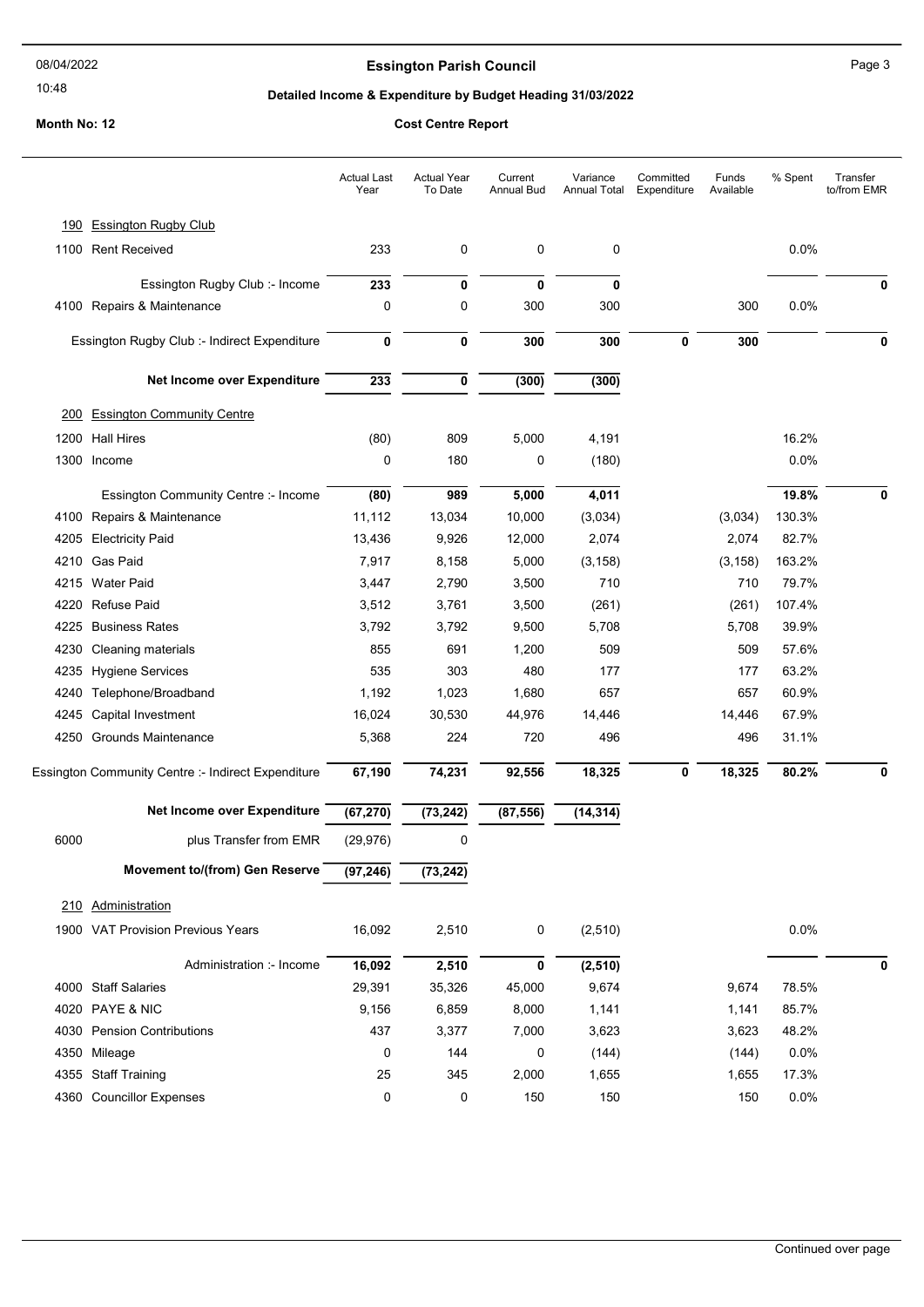# Essington Parish Council **Essington Parish Council**

10:48

# Detailed Income & Expenditure by Budget Heading 31/03/2022

|      |                                                     | <b>Actual Last</b><br>Year | <b>Actual Year</b><br>To Date | Current<br>Annual Bud | Variance<br>Annual Total | Committed<br>Expenditure | Funds<br>Available | % Spent | Transfer<br>to/from EMR |
|------|-----------------------------------------------------|----------------------------|-------------------------------|-----------------------|--------------------------|--------------------------|--------------------|---------|-------------------------|
|      | 4365 Chairman's Allowance                           | 0                          | 210                           | 400                   | 190                      |                          | 190                | 52.5%   |                         |
|      | 4370 Insurance                                      | 5,872                      | 5,822                         | 5,500                 | (322)                    |                          | (322)              | 105.8%  |                         |
|      | 4375 H&S Consultants                                | 647                        | 3,361                         | 1,310                 | (2,051)                  |                          | (2,051)            | 256.6%  |                         |
| 4380 | <b>Bank Charges</b>                                 | 0                          | 5                             | 0                     | (5)                      |                          | (5)                | 0.0%    |                         |
|      | 4385 Stationery                                     | 146                        | 519                           | 1,000                 | 481                      |                          | 481                | 51.9%   |                         |
|      | 4390 Advertising                                    | 220                        | 687                           | 300                   | (387)                    |                          | (387)              | 229.0%  |                         |
|      | 4395 Audit Fees                                     | 3,024                      | 913                           | 2,000                 | 1,087                    |                          | 1,087              | 45.6%   |                         |
|      | 4400 Memberships                                    | 0                          | 1,456                         | 800                   | (656)                    |                          | (656)              | 182.0%  |                         |
|      | 4405 IT Management                                  | 2,817                      | 1,850                         | 2,500                 | 650                      |                          | 650                | 74.0%   |                         |
| 4410 | <b>Election Fees</b>                                | 0                          | 0                             | 1,000                 | 1,000                    |                          | 1,000              | $0.0\%$ |                         |
| 4420 | Legal & Consultancy Fees                            | 762                        | 2,788                         | 11,000                | 8,213                    |                          | 8,213              | 25.3%   |                         |
| 4425 | Miscellaneous Expenses                              | 1,992                      | 867                           | 8,654                 | 7,787                    |                          | 7,787              | 10.0%   |                         |
|      | 4430 RBS Software                                   | 0                          | 1,110                         | 0                     | (1, 110)                 |                          | (1, 110)           | 0.0%    |                         |
|      | Administration :- Indirect Expenditure              | 54,488                     | 65,637                        | 96,614                | 30,977                   | 0                        | 30,977             | 67.9%   | 0                       |
|      | Net Income over Expenditure                         | (38, 396)                  | (63, 127)                     | (96, 614)             | (33, 487)                |                          |                    |         |                         |
| 6000 | plus Transfer from EMR                              | (5,655)                    | 0                             |                       |                          |                          |                    |         |                         |
|      | <b>Movement to/(from) Gen Reserve</b>               | (44, 051)                  | (63, 127)                     |                       |                          |                          |                    |         |                         |
| 215  | <b>Grants, Activities &amp; Events</b>              |                            |                               |                       |                          |                          |                    |         |                         |
|      | 4700 Community Events                               | 0                          | 1,363                         | 5,000                 | 3,637                    |                          | 3,637              | 27.3%   |                         |
|      | 4800 Section 137 Grants                             | 450                        | 120                           | 5,550                 | 5,430                    |                          | 5,430              | 2.2%    |                         |
|      |                                                     |                            |                               |                       |                          |                          |                    |         |                         |
|      | Grants, Activities & Events :- Indirect Expenditure | 450                        | 1,483                         | 10,550                | 9,067                    | $\pmb{0}$                | 9,067              | 14.1%   | 0                       |
|      | <b>Net Expenditure</b>                              | (450)                      | (1, 483)                      | (10, 550)             | (9,067)                  |                          |                    |         |                         |
| 220  | <b>Broad Lane Playing Fields</b>                    |                            |                               |                       |                          |                          |                    |         |                         |
|      | 4250 Grounds Maintenance                            | 1,667                      | 1,406                         | 2,200                 | 794                      |                          | 794                | 63.9%   |                         |
|      | 4500 Honorarium                                     | 200                        | 200                           | 200                   | 0                        |                          | 0                  | 100.0%  |                         |
|      | Broad Lane Playing Fields :- Indirect Expenditure   | 1,867                      | 1,606                         | 2,400                 | 794                      | 0                        | 794                | 66.9%   | 0                       |
|      | <b>Net Expenditure</b>                              | (1, 867)                   | (1,606)                       | (2, 400)              | (794)                    |                          |                    |         |                         |
|      | 230 Westcroft Playing Area                          |                            |                               |                       |                          |                          |                    |         |                         |
|      | 4250 Grounds Maintenance                            | 1,730                      | 1,481                         | 2,000                 | 519                      |                          | 519                | 74.0%   |                         |
|      | Westcroft Playing Area :- Indirect Expenditure      | 1,730                      | 1,481                         | 2,000                 | 519                      | $\pmb{0}$                | 519                | 74.0%   | 0                       |
|      | <b>Net Expenditure</b>                              | (1,730)                    | (1, 481)                      | (2,000)               | (519)                    |                          |                    |         |                         |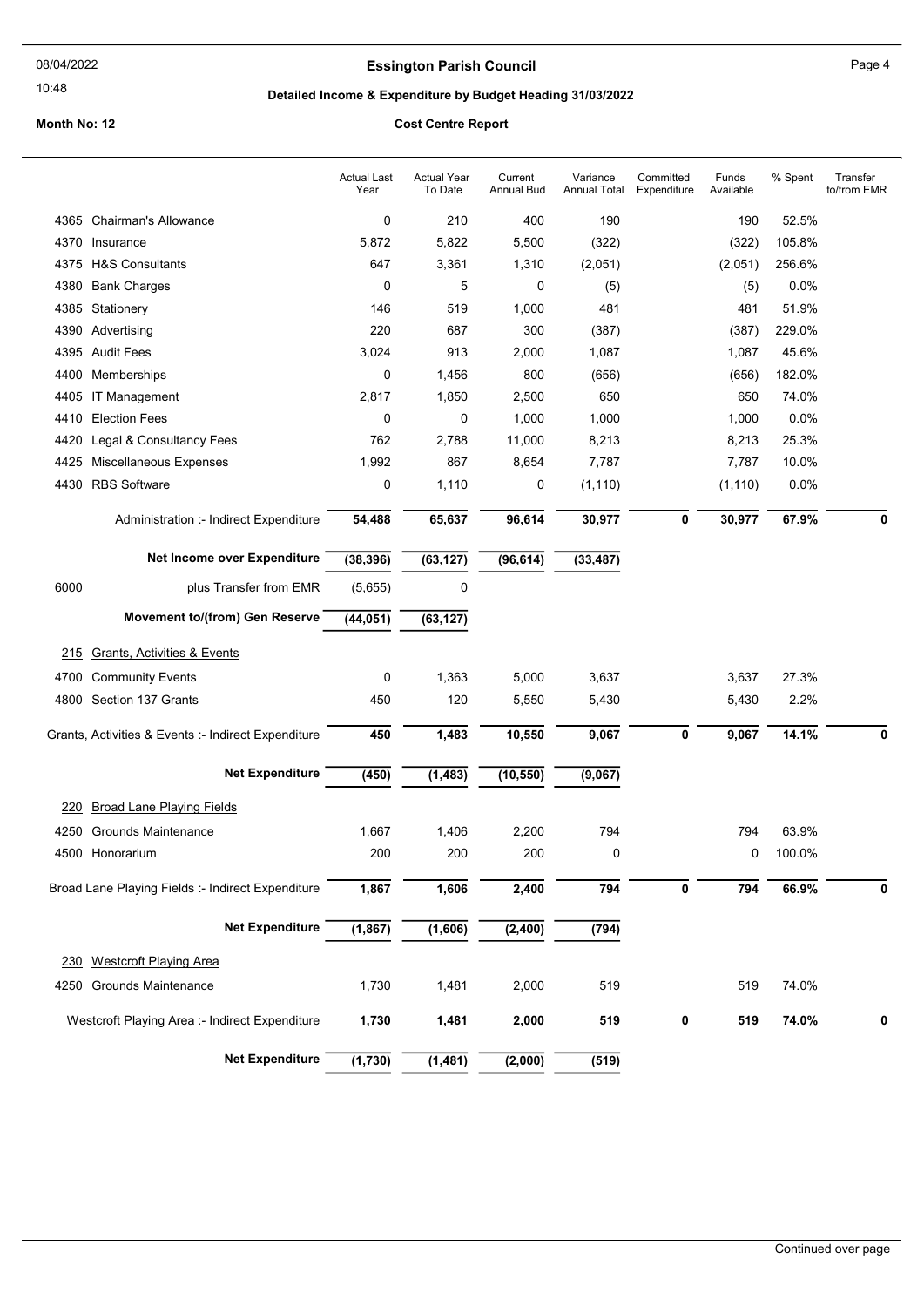### 10:48

## **Essington Parish Council** Page 5

#### Detailed Income & Expenditure by Budget Heading 31/03/2022

#### Month No: 12 Cost Centre Report

# Actual Year To Date Current Annual Bud Variance Annual Total **Committed** Expenditure Funds Available Actual Last Year % Spent Transfer to/from EMR 240 High Hill Remembrance Garden 4245 Capital Investment 0 0 10,000 10,000 10,000 0.0% 4250 Grounds Maintenance 0 0 1,000 1,000 1,000 0.0% High Hill Remembrance Garden :- Indirect **0 11,000** 11,000 **Expenditure**  $\frac{11,000}{0}$   $\frac{11,000}{0}$   $\frac{0.0\%}{0}$  0 Net Expenditure  $\frac{1}{0}$   $\frac{1}{0}$   $\frac{1}{0}$   $\frac{1}{0}$   $\frac{1}{0}$   $\frac{1}{0}$   $\frac{1}{0}$   $\frac{1}{0}$   $\frac{1}{0}$   $\frac{1}{0}$   $\frac{1}{0}$   $\frac{1}{0}$   $\frac{1}{0}$   $\frac{1}{0}$   $\frac{1}{0}$   $\frac{1}{0}$   $\frac{1}{0}$   $\frac{1}{0}$   $\frac{1}{0}$   $\frac{1}{0}$   $\frac{1$ 250 Swan Park Playing Fields 4100 Repairs & Maintenance 0 1,464 0 (1,464) (1,464) 0.0% 4245 Capital Investment 0 0 15,000 15,000 15,000 0.0% 4250 Grounds Maintenance 1,490 1,307 2,000 693 693 65.3% 4500 Honorarium 0 0 200 200 200 0.0% Swan Park Playing Fields :- Indirect Expenditure 1,490 2,771 17,200 14,429 0 14,429 16.1% 0 Net Expenditure (1,490) (2,771) (17,200) (14,429) 260 Land at Long Lane 4205 Electricity Paid 7,731 5,851 12,000 6,149 6,149 48.8% 4250 Grounds Maintenance 0 0 1,000 1,000 1,000 0.0% Land at Long Lane :- Indirect Expenditure 7,731 5,851 13,000 7,149 0 7,149 45.0% 0 Net Expenditure (7,731) (5,851) (13,000) (7,149) 270 Land at High Hill 4100 Repairs & Maintenance 0 275 0 (275) (275) 0.0% 4245 Capital Investment 0 11,950 10,000 (1,950) (1,950) 119.5% 4250 Grounds Maintenance 1,392 1,525 1,600 75 75 95.3% Land at High Hill :- Indirect Expenditure 1,392 13,750 11,600 (2,150) 0 (2,150) 118.5% 0 Net Expenditure (1,392) (13,750) (11,600) 2,150 280 Essington Pools 1400 Permit Sales 126.1% 126.1% 126.1% 14.241 14.415 13.500 1915) 126.1% 126.1% Essington Pools :- Income 4,241 4,415 3,500 (915) 126.1% 126.1% 0 4245 Capital Investment 165 1,171 3,000 1,829 1,829 39.0% 4250 Grounds Maintenance 1,044 1,254 1,700 446 446 73.8% 4600 Software Management 968 1,270 1,200 (70) (70) 105.8% 4605 Bailiff Honorariums 1,000 1,000 1,000 0 0 100.0% 4610 Lease 2,550 0 900 900 900 0.0% Essington Pools :- Indirect Expenditure  $\frac{1}{5,728}$   $\frac{4,695}{4,695}$   $\frac{1}{7,800}$   $\frac{3,105}{3,105}$   $\frac{1}{0}$   $\frac{3,105}{60.2\%}$   $\frac{1}{0}$ Net Income over Expenditure (1,487) (280) (4,300) (4,020)